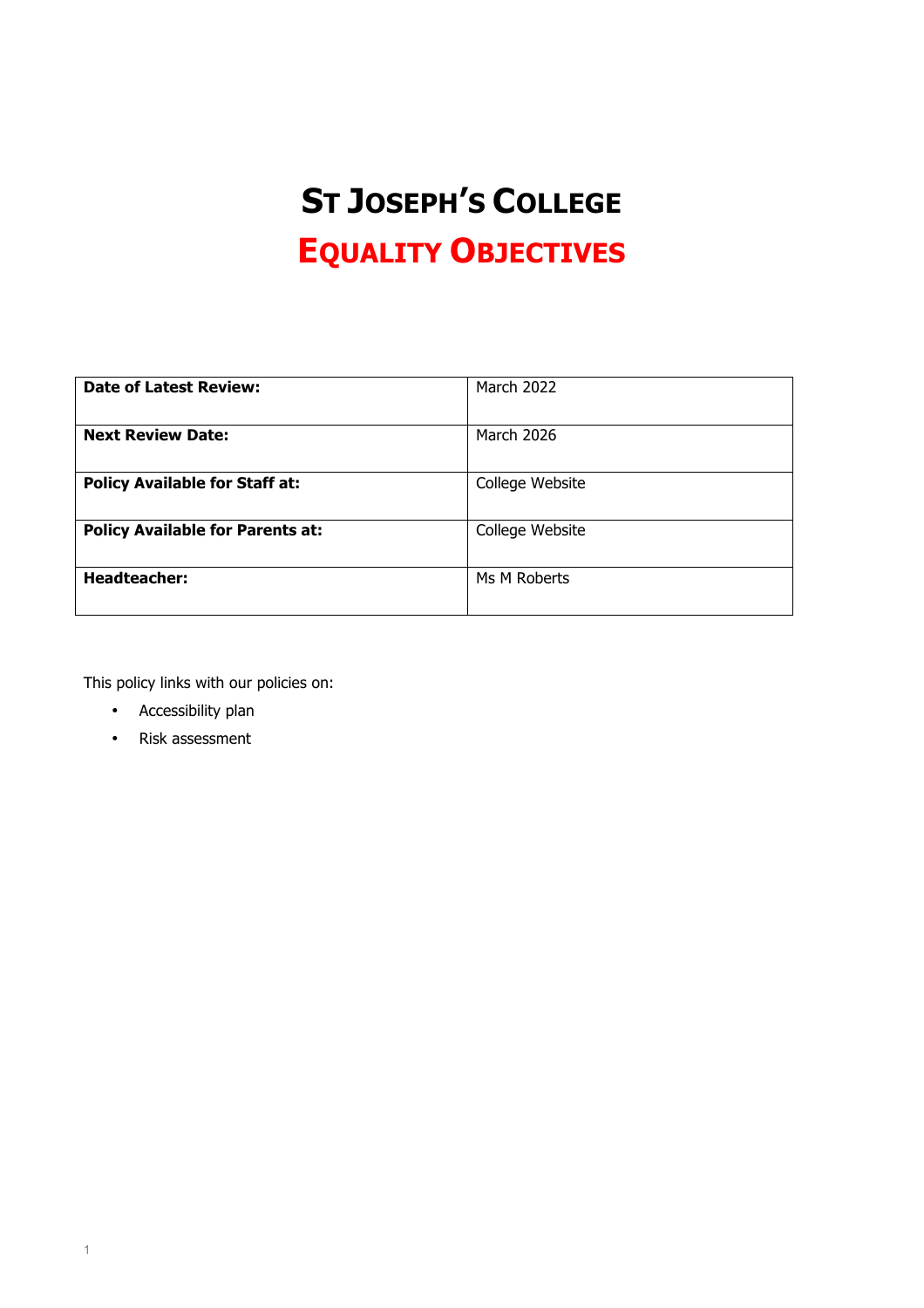## **1. Aims**

Our school aims to meet its obligations under the Public Sector Equality Duty (PSED) by having due regard to the need to:

- Eliminate discrimination and other conduct that is prohibited by the Equality Act 2010
- Advance equality of opportunity between people who share a protected characteristic and people who do not share it
- Foster good relations across all characteristics between people who share a protected characteristic and people who do not share it

#### **2. Legislation and guidance**

This document meets the requirements under the following legislation:

- $\sum$  The Equality Act 2010, which introduced the Public Sector Equality Duty and protects people from discrimination
- The Equality Act 2010 (Specific Duties) Regulations 2011, which require schools to publish information to demonstrate how they are complying with the Public Sector Equality Duty and to publish equality objectives

This document is also based on Department for Education (DfE) guidance: The Equality Act 2010 and schools.

This document also complies with our funding agreement and articles of association.

#### **3. Roles and responsibilities**

The governing board will:

- Ensure that the equality information and objectives as set out in this statement are published and communicated throughout the school, including to staff, pupils and parents
- Ensure that the published equality information is updated at least every year, and that the objectives are reviewed and updated at least every 4 years
- Delegate responsibility for monitoring the achievement of the objectives on a daily basis to the headteacher
- Meet with the designated member of staff for equality every term, and other relevant staff members, to discuss any issues and how these are being addressed
- Ensure they're familiar with all relevant legislation and the contents of this document

## **4. Eliminating discrimination**

The school is aware of its obligations under the Equality Act 2010 and complies with nondiscrimination provisions.

Where relevant, our policies include reference to the importance of avoiding discrimination and other prohibited conduct.

Staff and governors are regularly reminded of their responsibilities under the Equality Act – for example, during meetings. Where this has been discussed during a meeting it is recorded in the meeting minutes.

New staff should receive training on the Equality Act as part of their induction, and all staff should receive refresher training every year from September 2021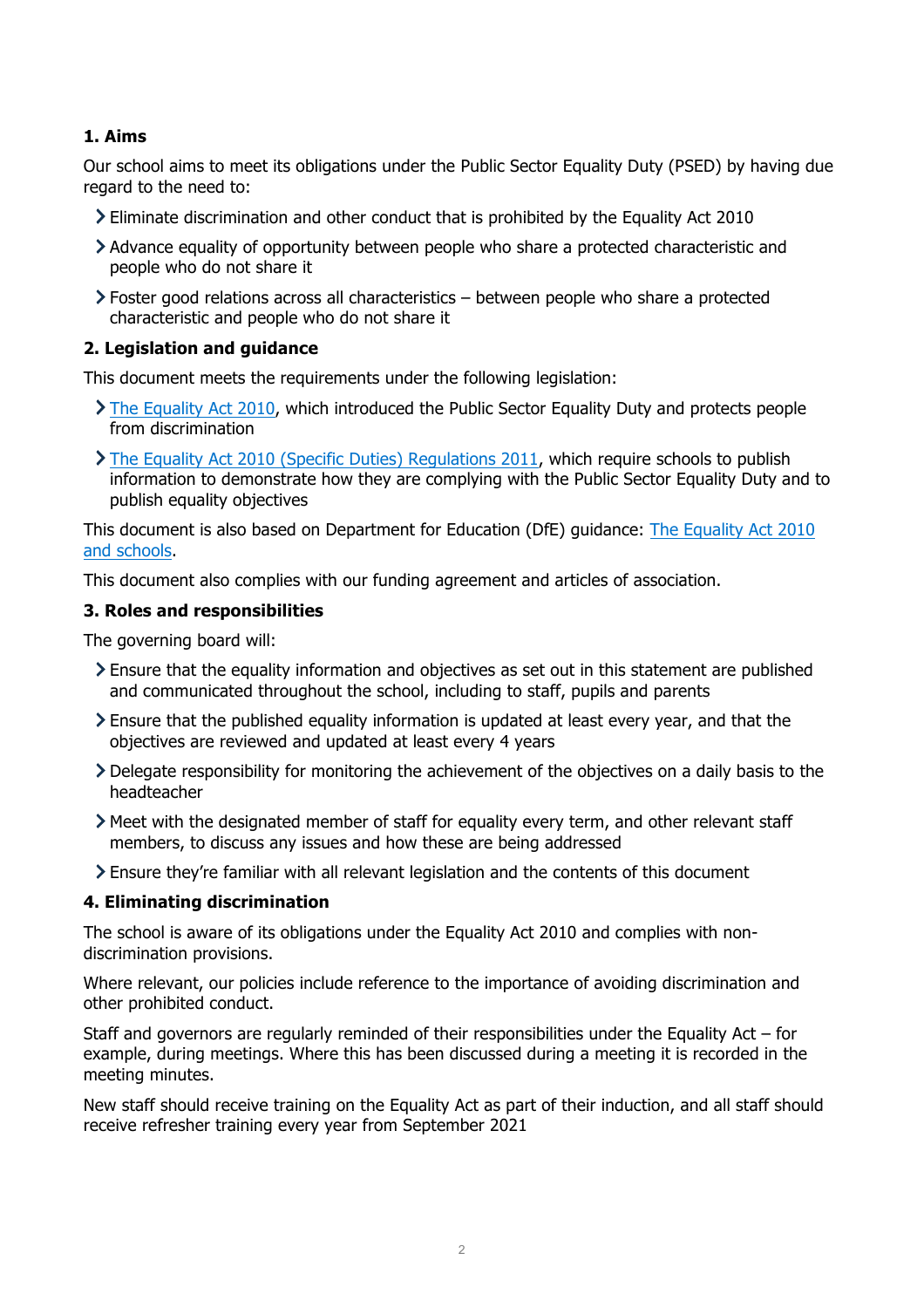The school has a designated member of staff for monitoring equality issues, and an equality link governor. They regularly liaise regarding any issues and make senior leaders and governors aware of these as appropriate.

## **5. Advancing equality of opportunity**

As set out in the DfE guidance on the Equality Act, the school aims to advance equality of opportunity by:

- Removing or minimising disadvantages suffered by people that are connected to a particular characteristic they have (e.g. pupils with disabilities or gay pupils who are being subjected to homophobic bullying)
- Taking steps to meet the particular needs of people who have a particular characteristic (e.g. enabling Muslim pupils to pray at prescribed times)
- Encouraging people who have a particular characteristic to participate fully in any activities (e.g. encouraging all pupils to be involved in the full range of school clubs and activities)

In fulfilling this aspect of the duty, the school will:

- $\geq$  Publish attainment data each academic year showing, where appropriate, how pupils with different characteristics are performing
- Analyse the above data to determine strengths and areas for improvement, implement actions in response and publish this information
- Make evidence available identifying improvements for specific groups (e.g. declines in incidents of homophobic or transphobic bullying)
- Publish further data about any issues associated with particular protected characteristics, identifying any issues which could affect our own pupils

#### **6. Fostering good relations**

The school aims to foster good relations between those who share a protected characteristic and those who do not share it by:

- Promoting tolerance, friendship and understanding of a range of religions and cultures through different aspects of our curriculum. This includes teaching in RE, citizenship and personal, social, health and economic (PSHE) education, but also activities in other curriculum areas. For example, as part of teaching and learning in English/reading, pupils will be introduced to literature from a range of cultures
- Holding assemblies dealing with relevant issues. Pupils will be encouraged to take a lead in such assemblies and we will also invite external speakers to contribute
- Working with our local community. This includes inviting leaders of local faith groups to speak at assemblies, and organising school trips and activities based around the local community
- Encouraging and implementing initiatives to deal with tensions between different groups of pupils within the school. For example, our school council has representatives from different year groups and is formed of pupils from a range of backgrounds. All pupils are encouraged to participate in the school's activities, such as sports clubs. We also work with parents to promote knowledge and understanding of different cultures
- We have developed links with people and groups who have specialist knowledge about particular characteristics, which helps inform and develop our approach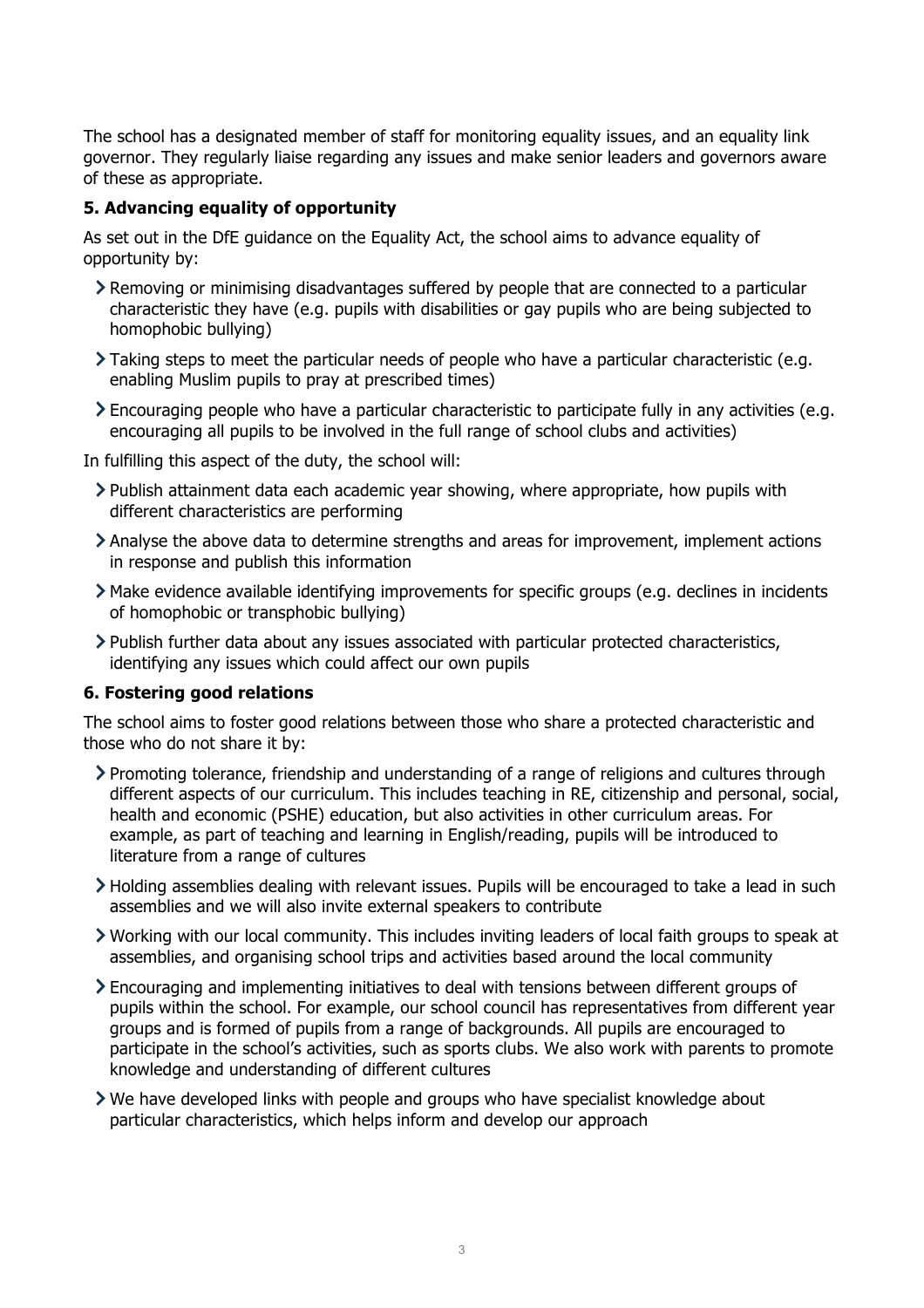## **7. Equality considerations in decision-making**

The school ensures it has due regard to equality considerations whenever significant decisions are made.

The school always considers the impact of significant decisions on particular groups. For example, when a school trip or activity is being planned, the school considers whether the trip:

- Cuts across any religious holidays
- $\geq$  Is accessible to pupils with disabilities
- Has equivalent facilities for boys and girls

The school will keep a written record (known as an Equality Impact Assessment) to show we have actively considered our equality duties and asked ourselves relevant questions. This is recorded at the same time as the risk assessment when planning school trips and activities. The record is completed by the member of staff organising the activity and is stored electronically with the completed risk assessment.

## **8. Equality objectives**

## **Objective 1**

Undertake an analysis of recruitment data and trends with regard to race, gender and disability by July, and report on this to the staffing and pay sub-committee of the governing board.

- We have chosen this objective in order to inform our recruitment practices and process to achieve better representation on our staff of people with protected characteristics
- To achieve this objective we plan to collect the monitoring data from applications and report annually to the Resources sub-committee of the Governing Board
- We will commence this work in the academic year 2021-22 and report progress in the first resources meeting in each year

## **Objective 2**

Have in place reasonable adjustment plans for any staff with disabilities by July, to meet their needs better and make sure that any disadvantages they experience are addressed.

- We have chosen this objective in order to better support staff who with disabilities and longterm health conditions requiring adjustments to address any disadvantages they experience
- To achieve this objective we aim to devise and implement adjustment plans for any member of staff in need of adjustments, including those with chronic health conditions
- We have made adjustments for our staff who are clinically extremely vulnerable during the Covid-19 pandemic and these remain in place. Previously we have made adjustments for staff with chronic conditions. We will draw up plans as required and report progress annually in the first resources meeting each year

## **Objective 3**

Increase the representation of teachers from local black and minority ethnic communities over a 4 year period (from this July to July in 4 years' time), so that this group increases from 1% to 20% of the teaching workforce.